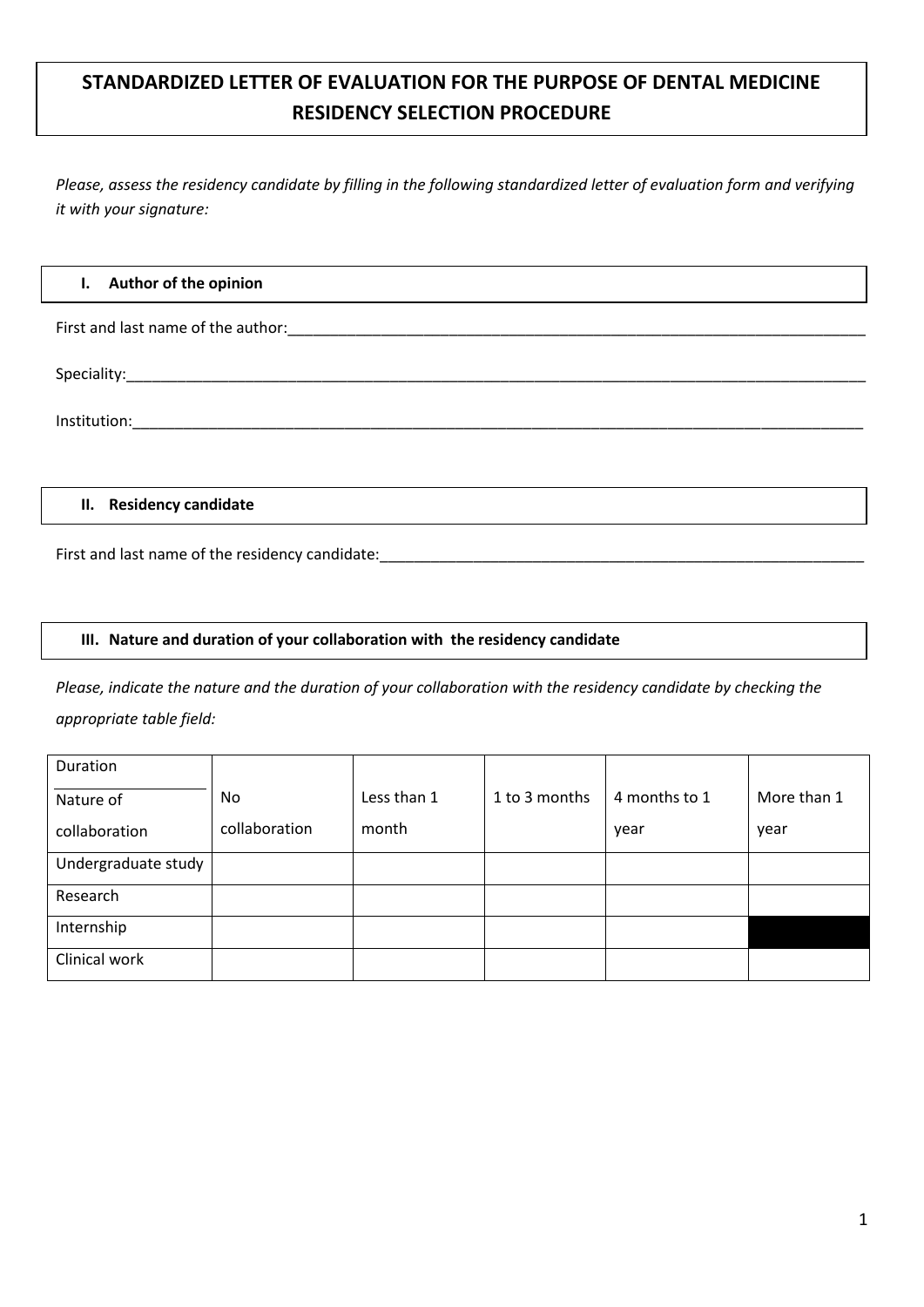## *1. Title of the research:*

*2. Nature of clinical collaboration:*

## **IV. Competencies of the residency candidate**

*Please, indicate the competencies of the residency candidate by checking the appropriate table field:*

\_\_\_\_\_\_\_\_\_\_\_\_\_\_\_\_\_\_\_\_\_\_\_\_\_\_\_\_\_\_\_\_\_\_\_\_\_\_\_\_\_\_\_\_\_\_\_\_\_\_\_\_\_\_\_\_\_\_\_\_\_\_\_\_\_\_\_\_\_\_\_\_\_\_\_\_\_\_\_\_\_\_\_\_\_\_\_\_

\_\_\_\_\_\_\_\_\_\_\_\_\_\_\_\_\_\_\_\_\_\_\_\_\_\_\_\_\_\_\_\_\_\_\_\_\_\_\_\_\_\_\_\_\_\_\_\_\_\_\_\_\_\_\_\_\_\_\_\_\_\_\_\_\_\_\_\_\_\_\_\_\_\_\_\_\_\_\_\_\_\_\_\_\_\_\_\_

| Competencies                | $\mathbf{1}$ | $\overline{2}$ | 3    | $\overline{4}$ | 5         |
|-----------------------------|--------------|----------------|------|----------------|-----------|
|                             | Satisfactory | Reasonable     | Good | Very good      | Excellent |
| Theoretical knowledge       |              |                |      |                |           |
|                             |              |                |      |                |           |
| <b>Practical skills</b>     |              |                |      |                |           |
| Research skills             |              |                |      |                |           |
| <b>Communication skills</b> |              |                |      |                |           |
| Readiness for team          |              |                |      |                |           |
| work                        |              |                |      |                |           |
| Ability to resolve          |              |                |      |                |           |
| unpredictable situations    |              |                |      |                |           |
| Ability to resolve          |              |                |      |                |           |
| conflicts                   |              |                |      |                |           |
| Organization skills and     |              |                |      |                |           |
| time management             |              |                |      |                |           |